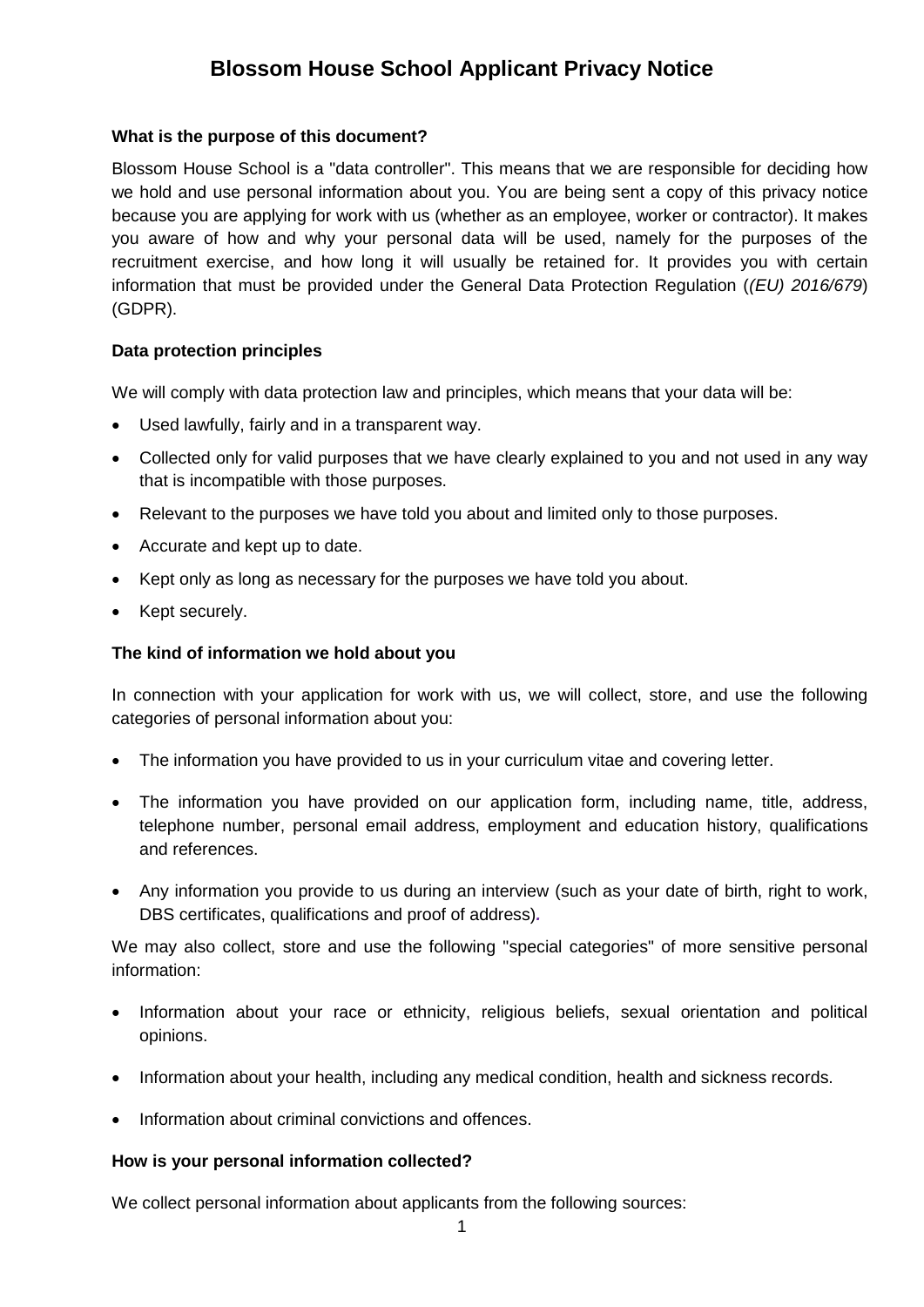- You, the applicant.
- The recruitment agency that has recommended you (if applicable), from which we collect the following categories of data: your curriculum vitae; information about criminal convictions and offences (including DBS certificate number and references).
- Access Personal Checking Services Ltd background check provider, from which we collect the following categories of data: they process our DBS certificates.
- Disclosure and Barring Service in respect of criminal convictions.
- National College for Teaching and Leadership in respect of suitability to work with Children.
- Your named referees, from whom we collect the following categories of data: employment details; performance details; suitability for appointment including suitability to work with children, whether you were subject to any disciplinary action.
- The following data from third parties is from a publicly accessible source: HCPC register for therapists.

# **How we will use information about you**

We will use the personal information we collect about you to:

- Assess your skills, qualifications, and suitability for the work OR role.
- Carry out background and reference checks, where applicable.
- Communicate with you about the recruitment process.
- Keep records related to our hiring processes.
- Comply with legal or regulatory requirements.

It is in our legitimate interests to decide whether to appoint you to the role you are applying for since it would be beneficial to our business to appoint someone to that role.

We also need to process your personal information to decide whether to enter into a contract of employment with you.

Having received your application form we will then process that information to decide whether you meet the basic requirements to be shortlisted for the role. If you do, we will decide whether your application is strong enough to invite you for an interview. If we decide to call you for an interview, we will use the information you provide to us at the interview to decide whether to offer you the role. If we decide to offer you the role, we will then take up references and carry out a criminal record check and carry out any other check before confirming your appointment.

# **If you fail to provide personal information**

If you fail to provide information when requested, which is necessary for us to consider your application (such as evidence of qualifications or work history), we will not be able to process your application successfully. For example, if we require a criminal records check or references for this role and you fail to provide us with relevant details, we will not be able to take your application further.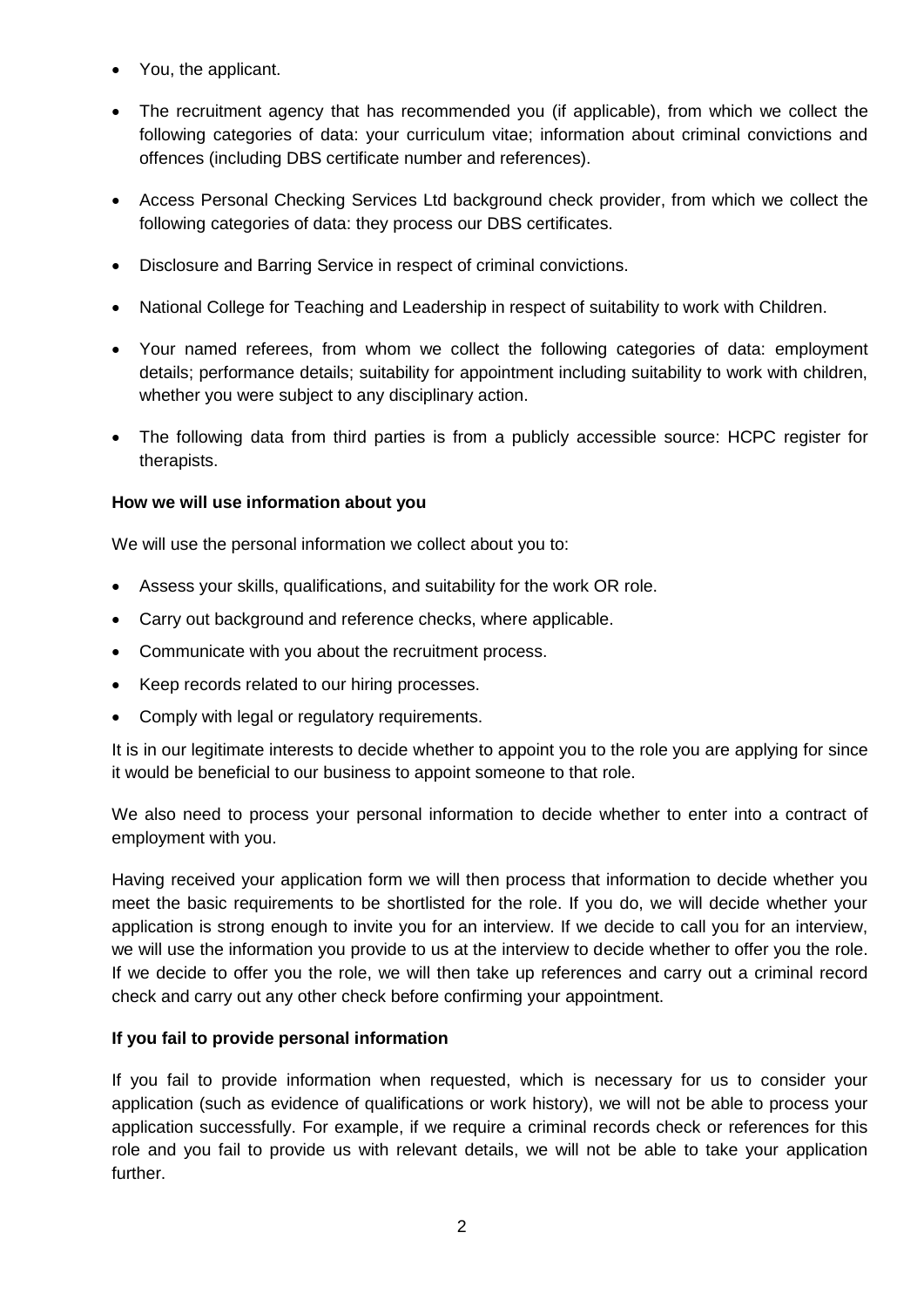# **How we use particularly sensitive personal information**

We will use your particularly sensitive personal information in the following ways:

- We will use information about your disability status to consider whether we need to provide appropriate adjustments during the recruitment process, for example whether adjustments need to be made during interview.
- We will use information about your race or national or ethnic origin, religious, philosophical or moral beliefs, or your sexual life or sexual orientation, to ensure meaningful equal opportunity monitoring and reporting.

# **Information about criminal convictions**

We will process information about criminal convictions.

We will collect information about your criminal convictions history if we would like to offer you work at the School (conditional on checks and any other conditions, such as references, being satisfactory). We are required to carry out a criminal records check in order to satisfy ourselves that there is nothing in your criminal convictions history which makes you unsuitable for the role. In particular:

- We are legally required by the Department for Education and Ofsted to carry out criminal record checks for those who are working in a regulated activity.
- All roles at the School are eligible for an enhanced check from the Disclosure and Barring Service as they involve working in regulated activity with Children.

We have in place an appropriate policy document and safeguards which we are required by law to maintain when processing such data.

#### **Automated decision-making**

You will not be subject to decisions that will have a significant impact on you based solely on automated decision-making.

#### **Data sharing**

# **Why might you share my personal information with third parties?**

We will only share your personal information with the following third parties for the purposes of processing your application; Access Personal Checking Services Ltd to process your DBS certificate and the Disclosure and Barring Service in respect of a criminal record check. All our thirdparty service providers are required to take appropriate security measures to protect your personal information in line with our policies. We do not allow our third-party service providers to use your personal data for their own purposes. We only permit them to process your personal data for specified purposes and in accordance with our instructions.

#### **Data security**

We have put in place appropriate security measures to prevent your personal information from being accidentally lost, used or accessed in an unauthorised way, altered or disclosed. In addition, we limit access to your personal information to those employees, agents, contractors and other third parties who have a business need-to-know. They will only process your personal information on our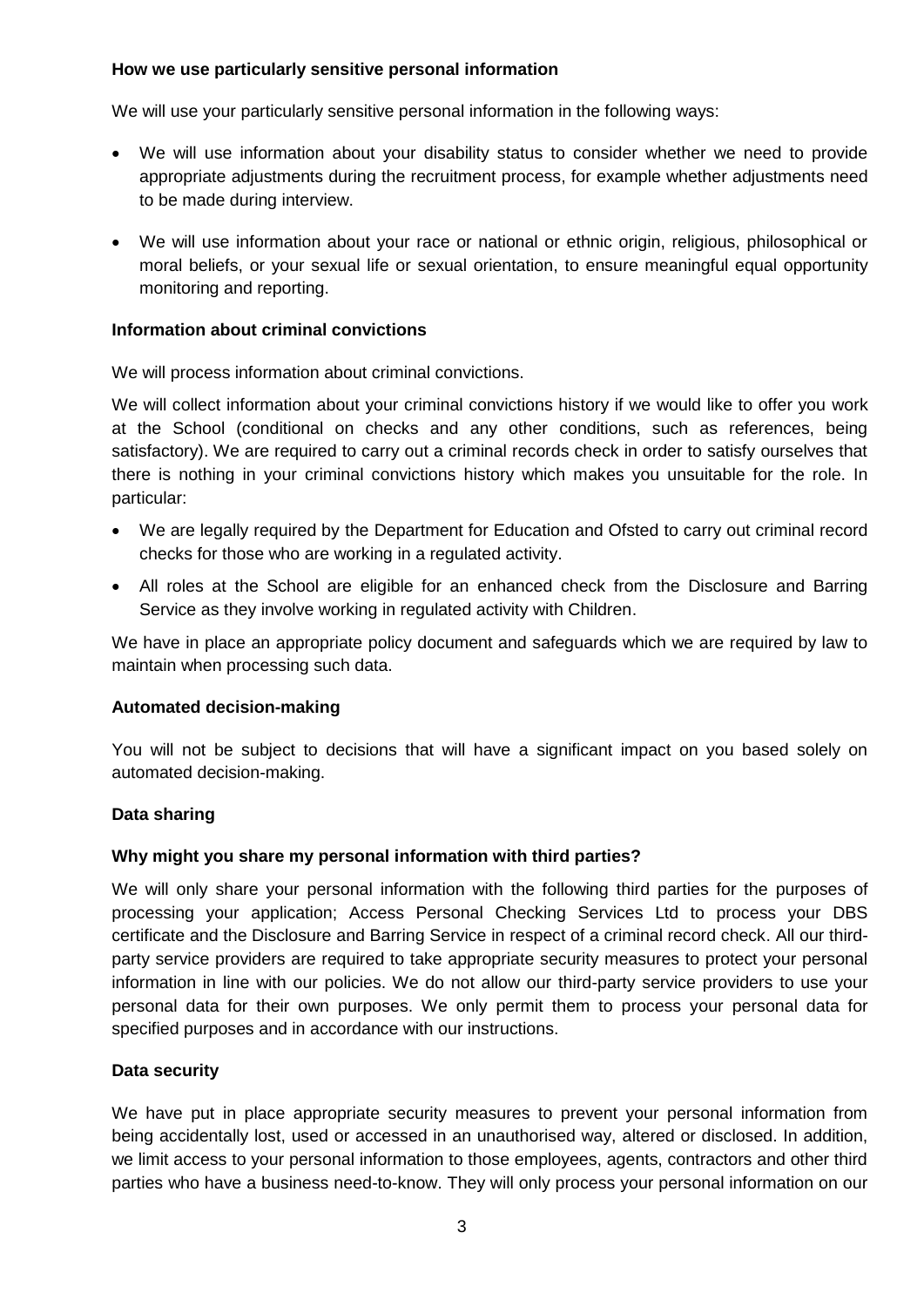instructions and they are subject to a duty of confidentiality. Details of these measures may be obtained from the HR Manager (hrteam@blossomhouseschool).

We have put in place procedures to deal with any suspected data security breach and will notify you and any applicable regulator of a suspected breach where we are legally required to do so.

## **Data retention**

# **How long will you use my information for?**

We will retain your personal information for a period of six to twelve months after we have communicated to you our decision about whether to appoint you to work. We retain your personal information for that period so that we can show, in the event of a legal claim, that we have not discriminated against applicants on prohibited grounds and that we have conducted the recruitment exercise in a fair and transparent way. After this period, we will securely destroy your personal information in accordance with applicable laws and regulations.

#### **Rights of access, correction, erasure, and restriction**

# **Your rights in connection with personal information**

Under certain circumstances, by law you have the right to:

- **Request access** to your personal information (commonly known as a "data subject access request"). This enables you to receive a copy of the personal information we hold about you and to check that we are lawfully processing it.
- **Request correction** of the personal information that we hold about you. This enables you to have any incomplete or inaccurate information we hold about you corrected.
- **Request erasure** of your personal information. This enables you to ask us to delete or remove personal information where there is no good reason for us continuing to process it. You also have the right to ask us to delete or remove your personal information where you have exercised your right to object to processing (see below).
- **Object to processing** of your personal information where we are relying on a legitimate interest (or those of a third party) and there is something about your particular situation which makes you want to object to processing on this ground. You also have the right to object where we are processing your personal information for direct marketing purposes.
- **Request the restriction of processing** of your personal information. This enables you to ask us to suspend the processing of personal information about you, for example if you want us to establish its accuracy or the reason for processing it.
- **Request the transfer** of your personal information to another party.

If you want to review, verify, correct or request erasure of your personal information, object to the processing of your personal data, or request that we transfer a copy of your personal information to another party, please contact the HR Manager (hrteam@blossomhouseschool) in writing.

#### **Right to withdraw consent**

When you applied for this role (on the date detailed below), you provided consent to us processing your personal information for the purposes of the recruitment exercise. You have the right to